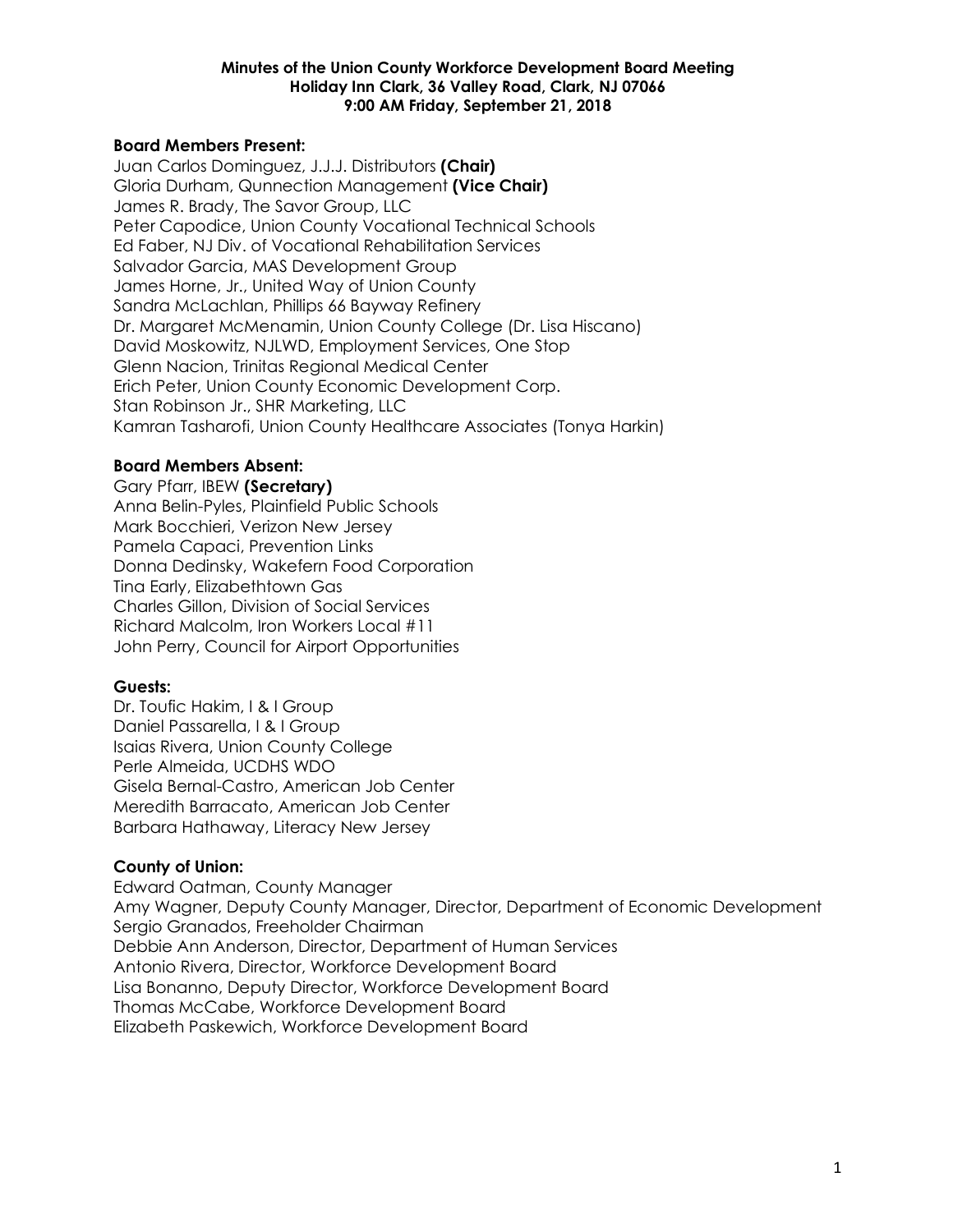## **I. CALL TO ORDER & WELCOME**

a. The meeting was called to order by Workforce Development Board (WDB) Chair, Mr. Juan Carlos Dominguez at 9:06 a.m.

# **II. FLAG SALUTE**

## **III. OPEN PUBLIC MEETINGS ACT**

a. Ms. Lisa Bonanno read the Open Public Meetings Act Statement.

## **IV. ROLL CALL**

a. Ms. Lisa Bonanno conducted the Roll Call.

### **V. APPROVAL OF THE JUNE 27, 2018 MEETING MINUTES**

a. Motion was made by Peter Capodice and seconded by James Horne to approve the minutes of June 27, 2018 meeting. Motion carried.

### **VI. SETC RECERTIFICATION PROCESS**

a. Elizabeth Paskewich provided the board with an update.

### **VII. WDB MEMBER REAPPOINTMENTS-**

a. Item removed from the agenda.

## **VIII. COMMITTEE CHAIR APPOINTMENTS**

- a. Mr. Juan Carlos Dominguez announced the following appointments:
	- i. AJC Partners Committee-Debbie-Ann Anderson, Chair
	- ii. Disabilities Committee-Leila Molaie, Chair
	- iii. Literacy Committee-Julio Sabater, Chair
	- iv. Youth Investment Committee-James Horne, Chair
	- v. Finance Committee-James Brady, Chair

## **IX. RESOLUTION AUTHORIZING THE AWARD OF A PROFESSIONAL SERVICES CONTRACT TO WEBER DOWD LAW, LLC**

a. Item removed from the agenda.

## **X. RESOLUTION AWARDING A CONTRACT FOR THE PROVISION OF IN-SCHOOL YOUTH SERVICES TO THE UNITED WAY CONSORTIUM**

- **XI. RESOLUTION AWARDING A CONTRACT FOR THE PROVISION OF OUT-OF-SCHOOL YOUTH SERVICES TO THE UNITED WAY OF GREATER UNION COUNTY CONSORTIUM-EAST**
- **XII. RESOLUTION AWARDING A CONTRACT FOR THE PROVISION OF OUT-OF-SCHOOL YOUTH SERVICES TO THE UNITED WAY OF GREATER UNION COUNTY CONSORTIUM-WEST**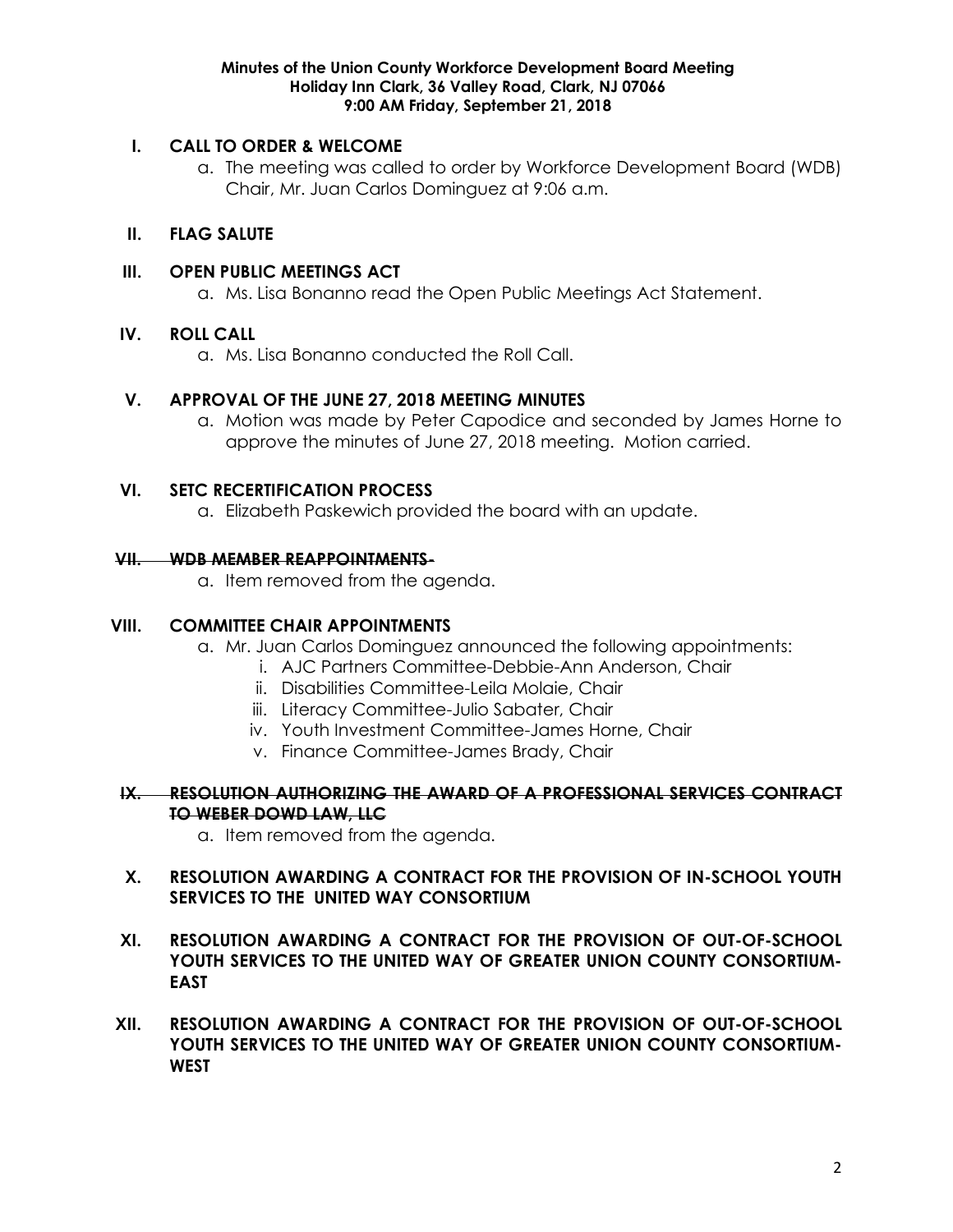# **XIII. RESOLUTION AUTHORIZING THE AWARD OF A PROFESSIONAL SERVICES CONTRACT TO GROUP I & I**

- a. Resolutions X-XIII were combined
- b. Elizabeth Paskewich, Sr. Planner gave descriptions.
- c. Motion was moved by Stan Robinson, Jr. and seconded by James Brady.
- d. Dr. Lisa Hiscano questioned what I and I will do.
- e. Ms. Paskewich and Antonio Rivera, Director, WDB replied by describing the process with how and why their services were obtained what will be provided.
- f. All voted to approve with the exception of James Horne who abstained.

# **XIV. Program Year WDB 2017 Budget Update**

- a. Thomas McCabe, Accountant WDB provided a snapshot of WDB budgeting as of August 31, 2018. He provided updates on WIOA Grants as well as WFNJ Grants. Additionally, he described expenditures as well as what funds remain.
- b. Dr. Hiscano questioned whether PY 2017 funds were expended and may they carry over into the 2018 PY. Additionally, Dr. Hiscano questioned how \$3,000,000.00 remaining in WIOA PY 2017 would be spent. Antonio Rivera provided an explanation and indicated that more information was available in the Google Drive.
- c. Freeholder Granados questioned if all funds are encumbered. Mr. Rivera explained that when a new budget was passed funds would become available. Debbie-Ann Anderson questioned why a particular employee was not included in the budget and what may be done to ensure he is included. Tom replied that the budget was prepared using information that the AJC provided.
- d. The PY 2017 carryover was \$1,051,674 for WIOA Adult, \$406,352 for WIOA ISY, \$659,056 for WIOA OSY, and \$1,214,621 for WIOA Dislocated Worker.

## **XV. Program Year WDB 2018 Budget Presentation**

- a. Mr. McCabe stated how various services were allocated in the budget. He also stated that the line item budget showed the allocation for each of the grants that have been received and stated the AJC Contract funding was as follows: \$615,000 for WIOA Adult, \$46,500 for WIOA OSY, \$139,500 for WIOA OSY, \$1,021,000 WIOA Dislocated Worker, \$158,000 for Workforce Learning Link, \$796,000 for WFNJ TANF, \$344,000 for WFNJ GA/SNAP for a total of \$3,120,000 in Grant Funds.
- b. Debbie Ann Anderson questioned why a particular employee was not included in the budget and what may be done to ensure he or she is included. Freeholder Granados asked that the name of the employee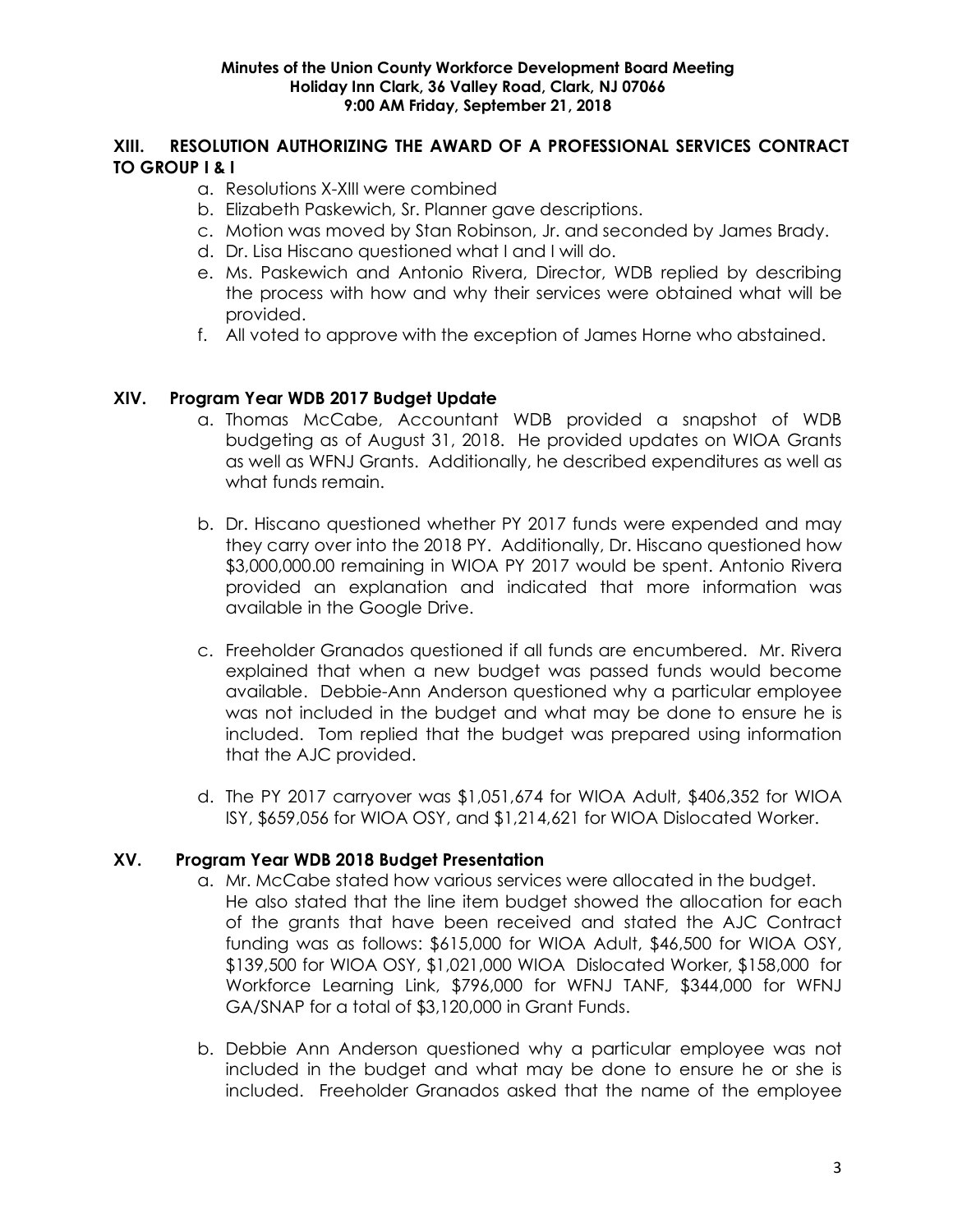not be disclosed unless a RICE Notice was given. Tom replied that the budget was prepared using information that the AJC provided. Antonio Rivera provided an explanation as to how the employee could be included. Additionally, James Brady had concerns as to how fringe benefits are calculated. Mr. McCabe replied that there is a definitive formula to calculate them and pensions are included. The motion to approve the budget was moved by James Horne with Peter Capodice providing a second. The motion passed with Freeholder Granados abstaining.

## **XVI. American Job Center Qualitative Evaluation Report**

- a. Toufic Hakim, Ph. D and Daniel Passarella, I & I Group presenting: Dr. Hakim illustrated how I & I has been working with the AJC and WDB for approximately 3 years. During that time, they have been engaged in providing strategic assistance, collaborating in the formation of a new strategic plan as well as legal support. Additionally, they work to bring the public and private sectors together.
- b. Mr. Passarella discussed how I & I is assisting in the transition from WIA to WIOA legislation. He declared that 2 components of the legislation are Influencing major changes in contract rules. Previously the counties delivered services through the One Stop system. The new legislation provides for competitive bidding to ensure more efficient delivery of services as well as providing for certification of the AJC. The new system also implements a long term plan for the client. He then discussed 5 areas I & I is working to improve the AJC. They are: Setting up a system of triage at the AJC to bring all the partners together seamlessly. Next he spoke of setting up a system of cross training for the partners. He further mentioned that they will attend partners meetings to provide for close interaction, Next he mentioned the WDB meetings which he feels are instrumental in integration of policy. Subsequently, he cited how the AJC will be able to provide onsite services in Elizabeth that will work with TANF/GA clients. He then spoke about the use of technology to expand services. There will be new cloud based software to allow for real time updates for clients. Kiosks are being set up to streamline the registration process. New legislation will provide the opportunity to serve those who have not previously received services. This will be accomplished by having some evening hours to provide these services to those that are unable to make it to the AJC during daytime business hours. Debbie Ann Anderson is looking in to this. They are also looking at setting up satellite locations. Daniel is also excited that there is improved accountability of client data at the career coach level. Glenn Nacion inquired as to how I & I is equipped to do the analysis. Dr. Hakim answered that I & I has performed 15 evaluation and assessment projects in 10 counties. He spoke of his academic credentials and background. He proceeded to mention that his team also has similar backgrounds and they have done a great deal of work in social services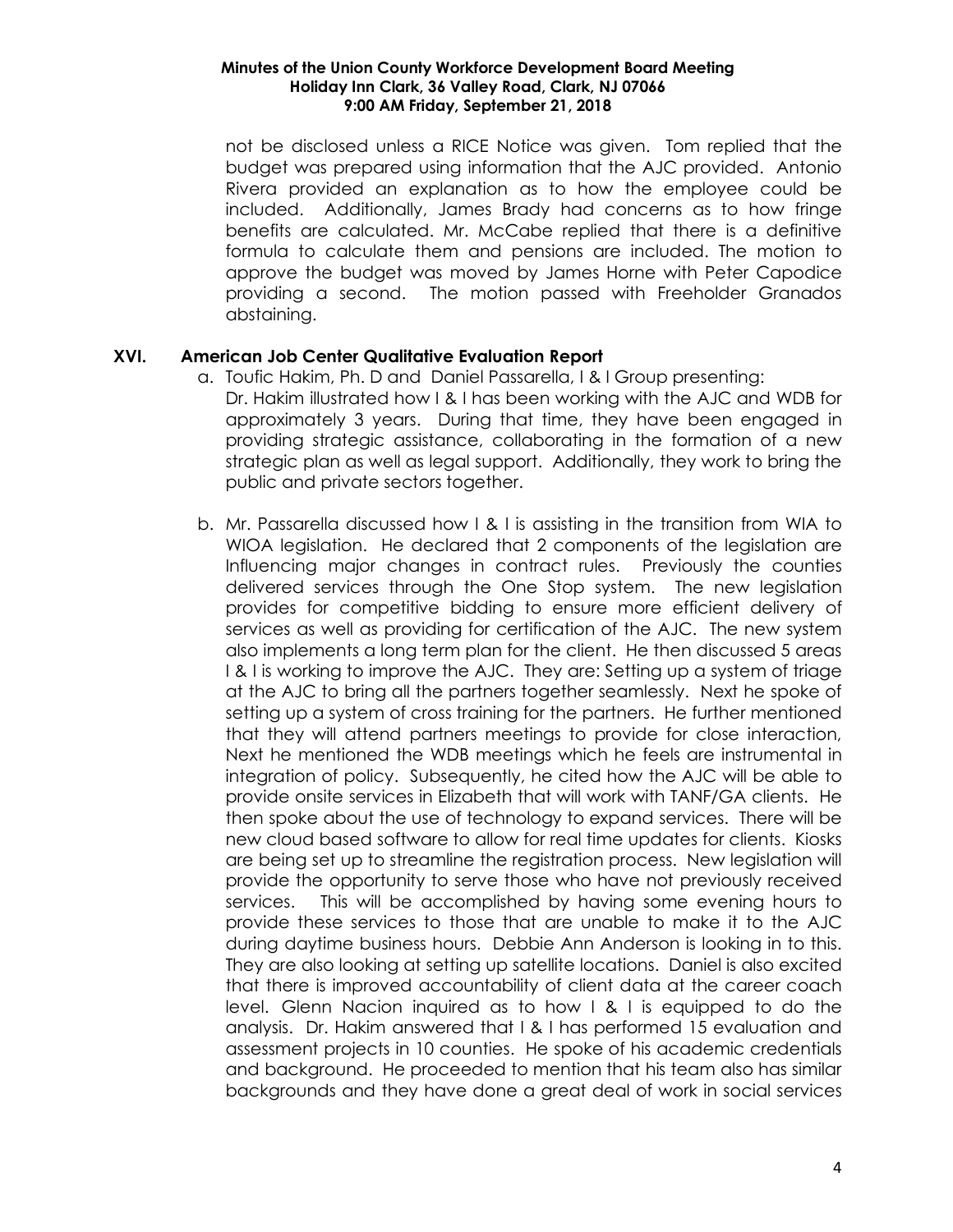and that his team can perform the academic as well as the service pieces and look at global strategies. Finally, Stan Robinson commented that he is encouraged to see the increase in technology. The motion to approve the AJC Qualitative Evaluation Report was made by Glenn Nacion and seconded by Gloria Durham. The motion passed unanimously.

## **XVII. UCWDB Policies & Procedures**

- a. Antonio Rivera commented as to what the policies and procedures mean. He mentioned that all policies and procedures are on the Google Drive. He primarily communicated that the policies and procedures were drafted to comply with Federal Law.
- b. WAGL-2018-1: Sets forth how WAGL's will now be in memo format.
- c. WAGL-2018-2: How Federal Law requires that day to day activities must now be stated in real time for all the partners. It is specific as to what Sub-Recipients and Contractors are required to capture, track, analyze and report in terms of the 6 performance measures. The Chairman inquired as to whether funds for new hardware be included in the budget. Mr. Rivera replied that he and Debbie Ann Anderson are in discussion regarding it.
- d. WAGL-2018-3: Provides guidance regarding general cost principles and allowable costs for administering grants to sub-recipients who receive them from the UCWDB.WAGL-2018-4: Provides accounting guidance and audit requirements for Federal Awards.
- e. WAGL-2018-5: Provides accounting guidance and audit requirements for sub-recipients under Uniform Administrative Requirements.
- f. WAGL-2018-6: Summarizes what is required in management of the WDB budget as well as advising sub-recipients as to the Federal Standards for budget and financial managing systems. Freeholder Granados commented about the need for better Communication as well as the need to inform as to what is being accomplished. Mr. Rivera commented that the process was not created in a vacuum but is the result of thousands of pages of Federal Regulations.
- g. A motion to accept the UCWDB Policies and procedures was made by Peter Erich and seconded by James Brady. The motion was passed unanimously.

## **XVIII. Sub-Recipients Uniform Performance Dashboard Reports**

a. Workforce Innovation Business Center: Isaias Rivera, Director WIB Center-Union County College. Mr. Isaias Rivera reported that they have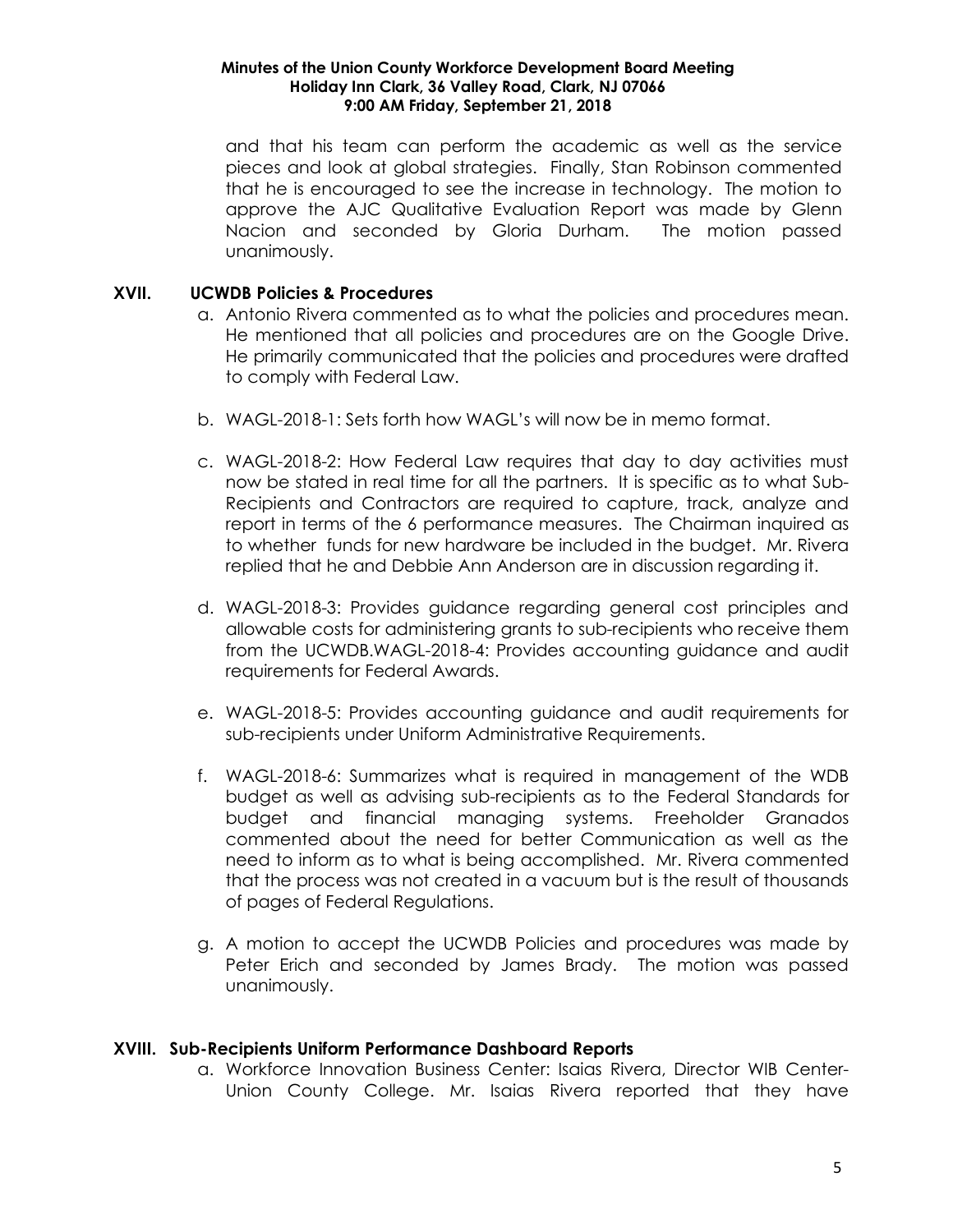administered 7 soft skills classes in which 88 county residents participated. They held 4 recruiting events with there were representatives from the hospitality industry, construction industry as well as others. There were 280 positions available. They have placed 45 residents. They continue to supply staff support for local businesses. Freeholder Granados asked why more people aren't taking advantage of this. Mr. Rivera replied that there are various reasons including lack of child care, parking issues, and perhaps a lack of marketing. Freeholder Granados replied that perhaps there could be more funds budgeted for marketing as well as for parking. Dr. Hiscano asked for more marketing support. Chairman Dominguez stated that he appreciated the outreach from the county.

- b. Youth Employment Pathway Program-United Way of Greater Union County- James Horne, CEO Mr. Horne reported that they have served 67 OSY. They have 17 programs that have seen all OSY have participated in. They also provide counseling and supportive services, such as child care. Additionally, 8 OSY have received GED's.
- c. American Job Centers-Debbie-Ann Anderson, Director of Human Service Ms. Anderson discussed much pertaining to the AJC's. She visited One Stops around the state to find out what they do differently. She is working to improve our One Stops by working with I & I Group. Additionally, she mentioned that she is bringing back Social Services. By that she means that they will have a presence at the One Stops. She would like to see more of a "connection" at the One Stop so clients will not need to run around. The One Stop will start working with Community Coordinated Child Care of Union County so that child care will be more accessible. Partners are in place in Elizabeth for more supportive services. She is attempting to hire more staffers at the One Stop. She has brought in a new Program Administrator, Meredith Barracato. "Meredith will focus on the operator's side and will assist in connecting the partners." There will be rebranding and upgrades to facilitate a better client experience. Our materials will be up to date and t our resources will be available online. We will have an application available online so a client may be able to walk in with one already filled out. We will improve our marketing outreach as to where does our One Stop differ from the others. We will partner with I & I Group to do a work management study of staff. We want to transform our staff from job counselors to career counselors. Additionally, we need to be more aware of performance outlook  $2<sup>nd</sup>$  and 4<sup>th</sup> quarter after exit with partner commitment. There must be clear expectations as well as cross training between Human Services and Economic Development. We need to be sure that our staff members are aware of what resources are available. The environment at the One Stop should be more inviting. We have purchased a large screen monitor to post information. There is to be a think tank to discuss how we can achieve more summer youth employment. We are currently engaging